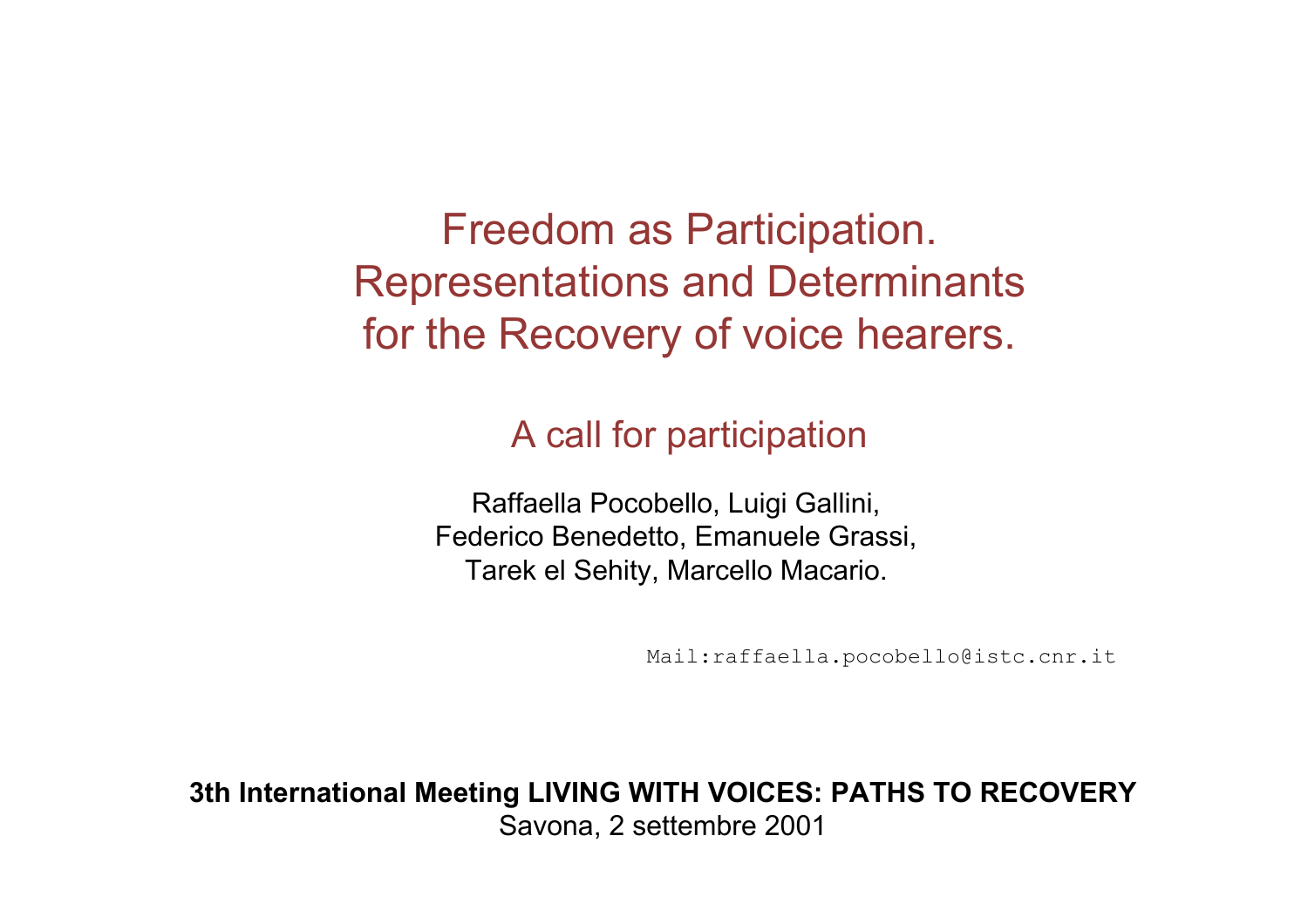#### Research proposal: **Objectives**

A socio-cognitive analysis of voice hearers' recovery:

1)What does recovery mean to voice hearer?

2)What does the involvement in the voice hearers movement mean for the individuals' recovery processes?

=> We need to construct a model of the recovery process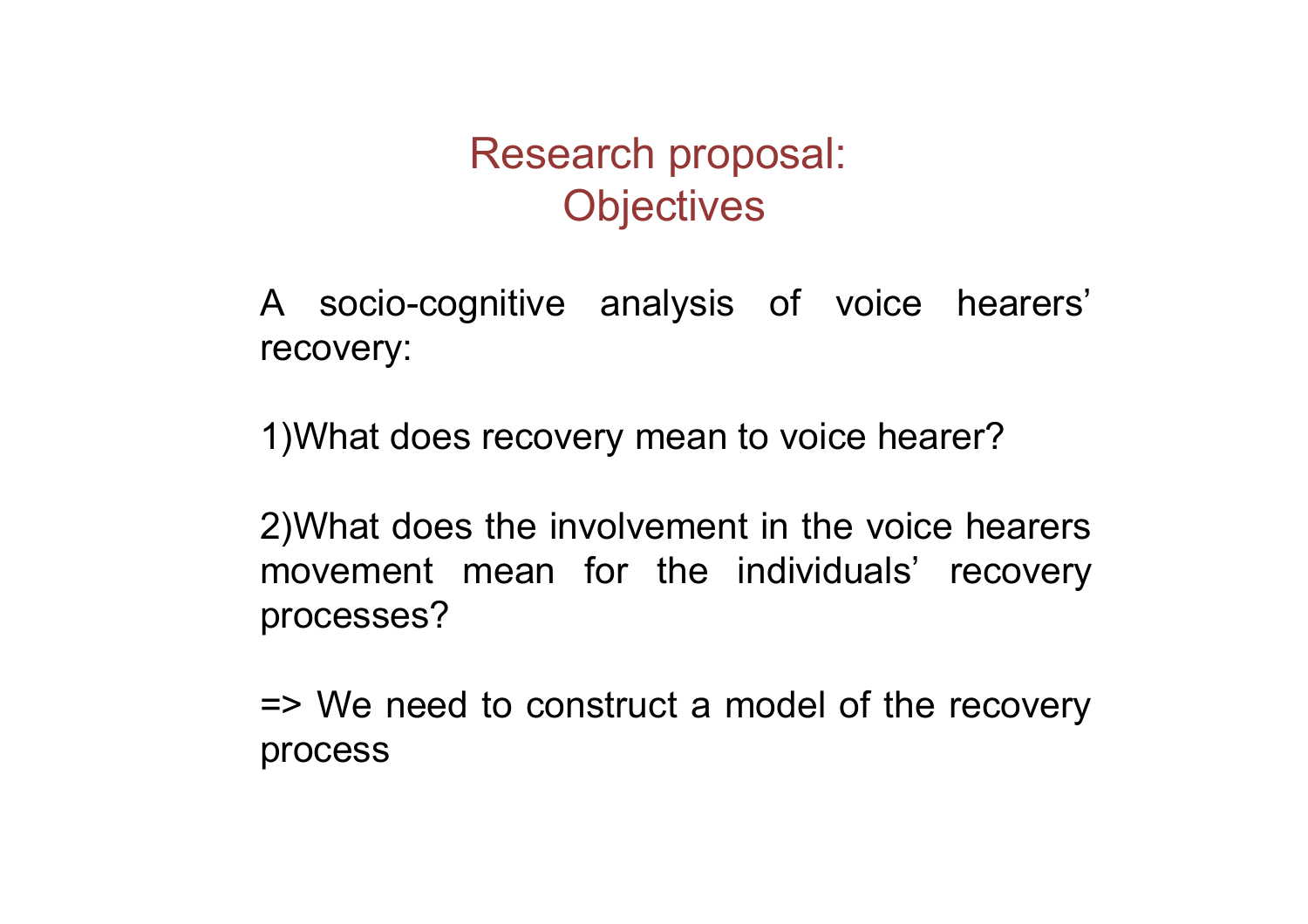### 1. Studying representations of the "Recovery" concept

- Recovery is a multi-facet concept.
- Different stakeholders hold different conceptions of the recovery process which need to be studied systematically:
- Voice hearers & mental health services' users
- Professionals
- Family members
- General public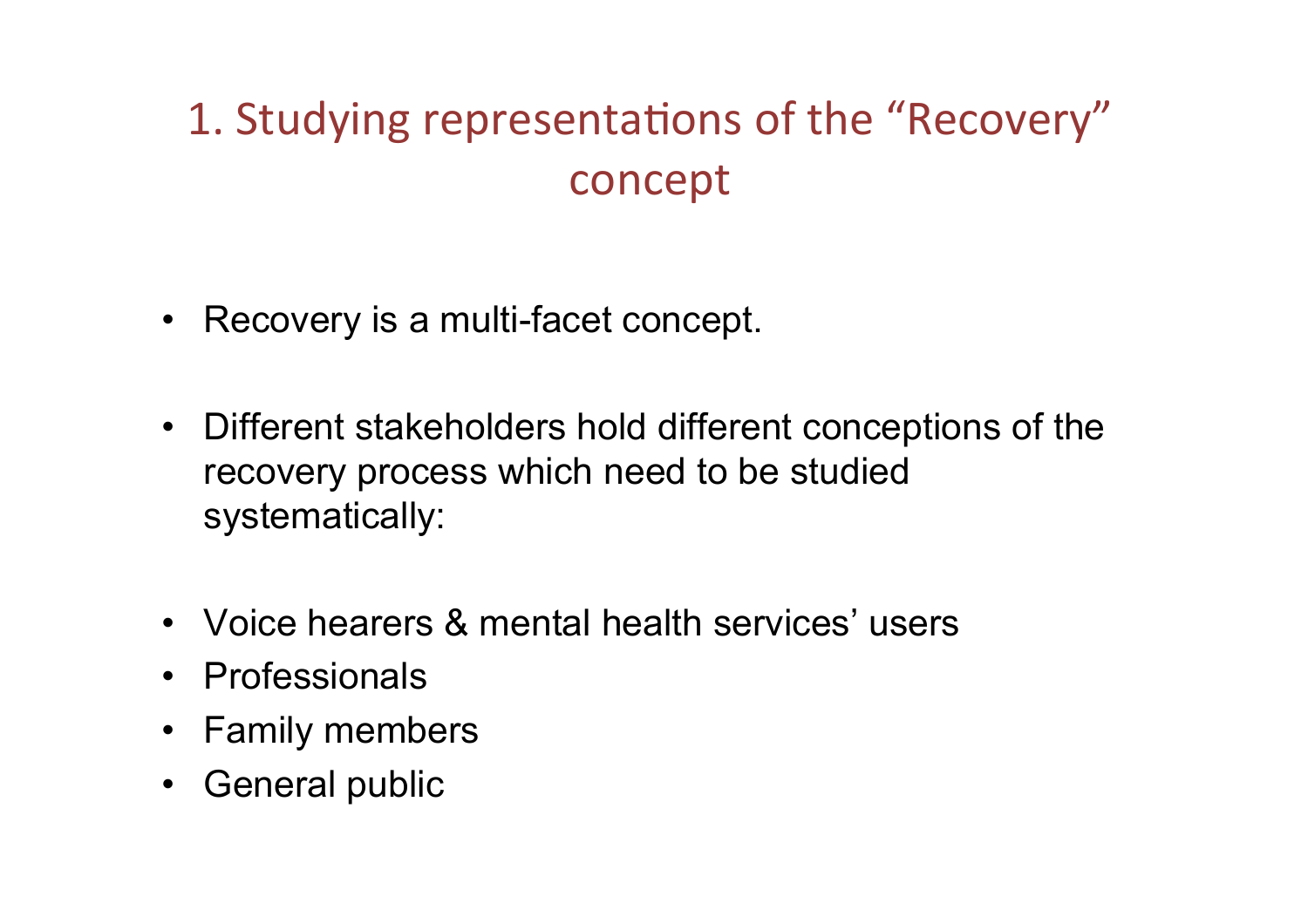#### 2. Explaining the significance of participation in the Voice-Hearer movement for individuals' recovery process

Being involved in the voice hearer movement is likely a determinant factor to stimulate and support the recovery process

Social movements represent a unique opportunity to study the changes occurring at individual and collective level:

a)" Emancipatory pride"- to overcome the experiences of shame or humiliation. (see Castelfranchi, before; Pocobello & Castelfranchi, 2009)

b)Participation in activities of mutual support - to overcome the experience of powerless, loneliness, helplessness.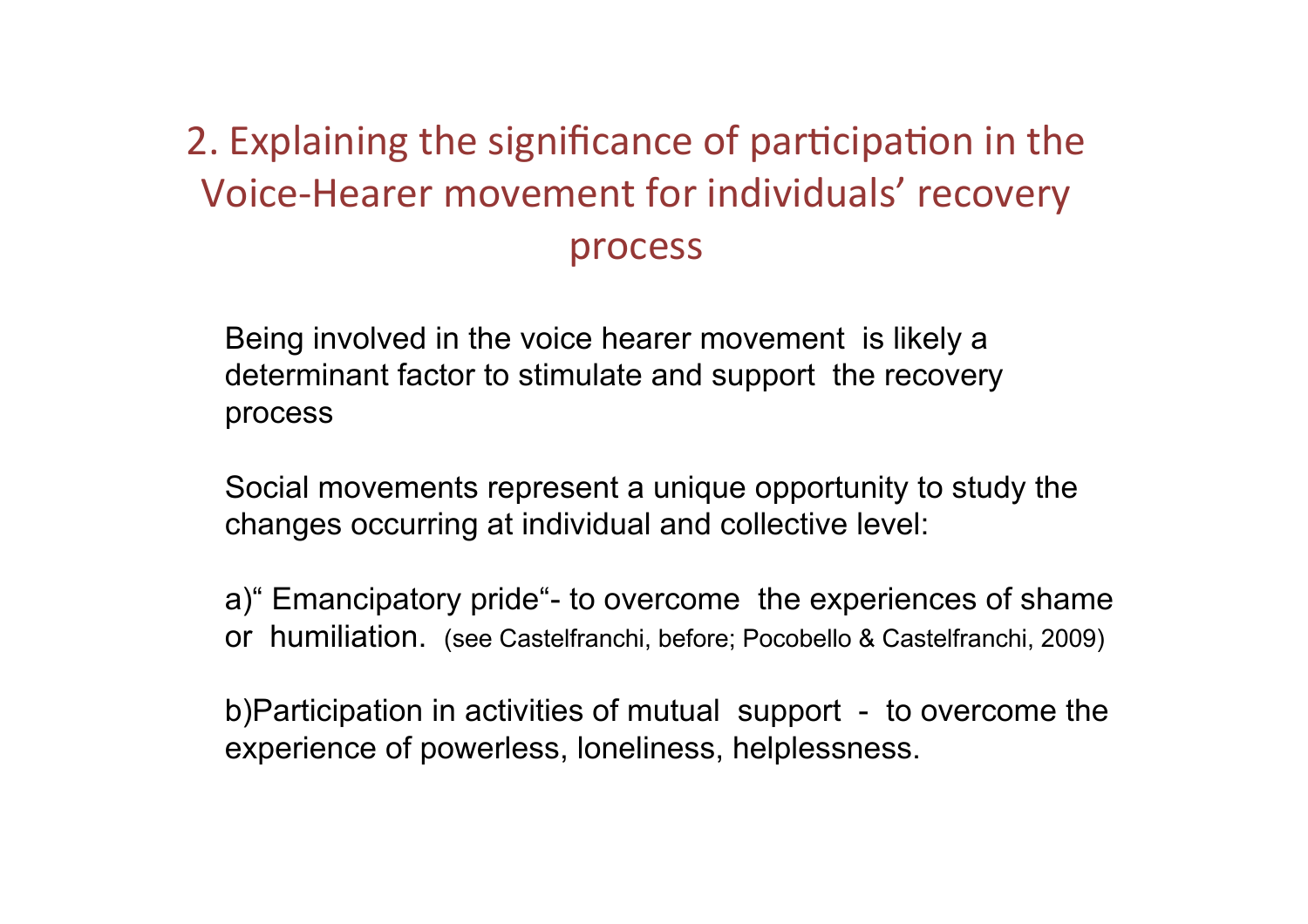### 3. Constructing a model of the recovery process

- data do not speak for themselves!

State of the art:

- Scientific evidences that recovery happens
- Different attempts in the definition of recovery as concept;
- Relevant body of testimonies providing an account of the main conditions and factors of recovery

#### Still,

- there is skepticism and even pessimism concerning recovery as a phenomenon
- a coherent recovery theory is missing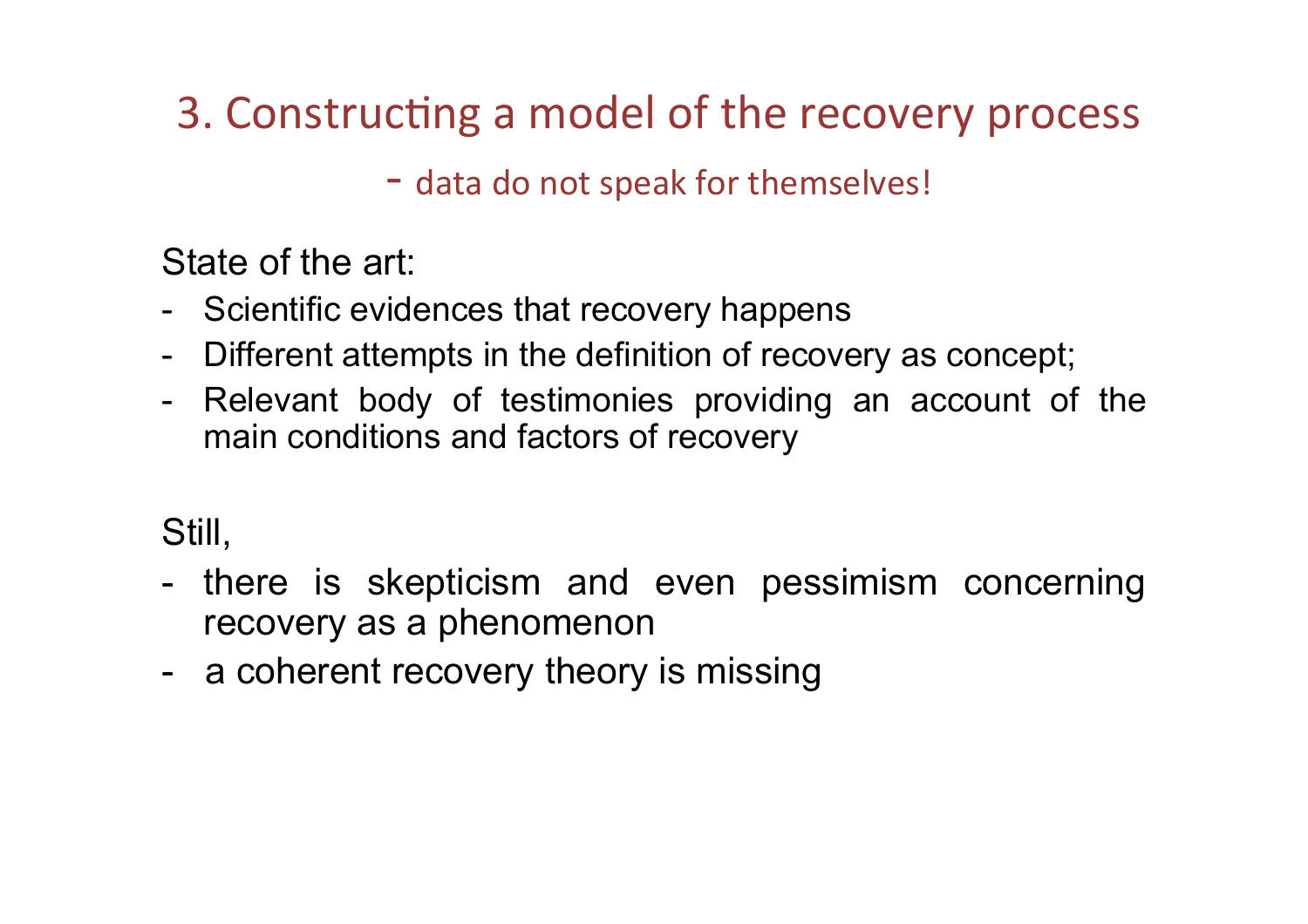### What should a recovery model account for?

- Well defined 'concepts';
- The different 'mechanisms' (relational psychological, political, ...);
- Explain the way recovery works (positive outcomes);
- Explain why "traditional psychiatric settings" cannot work (negative outcomes).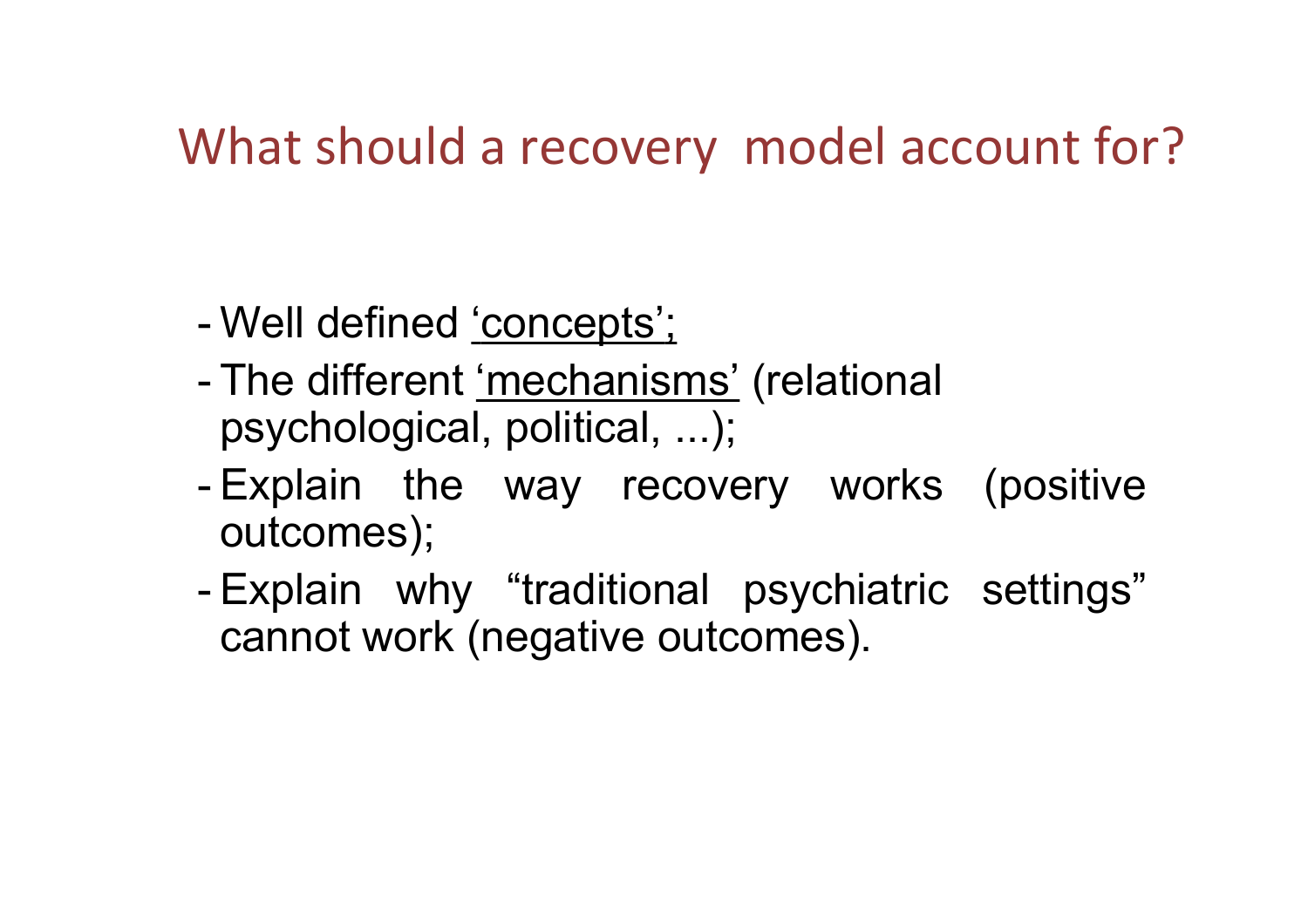# Why is a recovery theory so important?

Knowledge transfer:

- For the implementation of recovery-oriented mental health services;
- $-$  For "teaching recovery" to the "next" generation" of students and professionals

```
Consider: Italian case (1978 – now)
```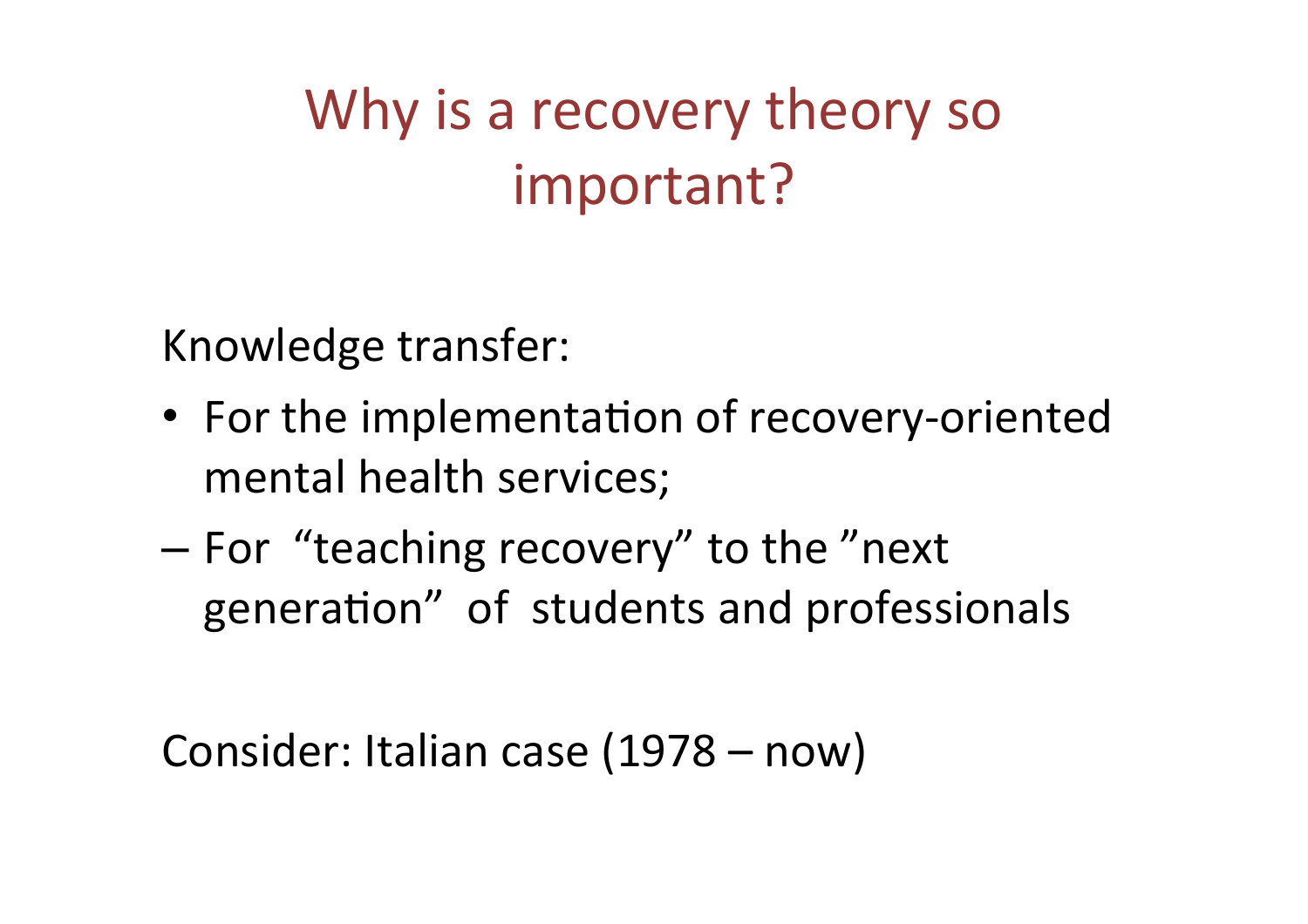# Theoretical tools

• Socio-cognitive and theory of goal-directed action (Castelfranchi e Miceli)

#### *and*

- Stories of recovery
	- (see e.g. Pocobello and el-Sehity, 2011)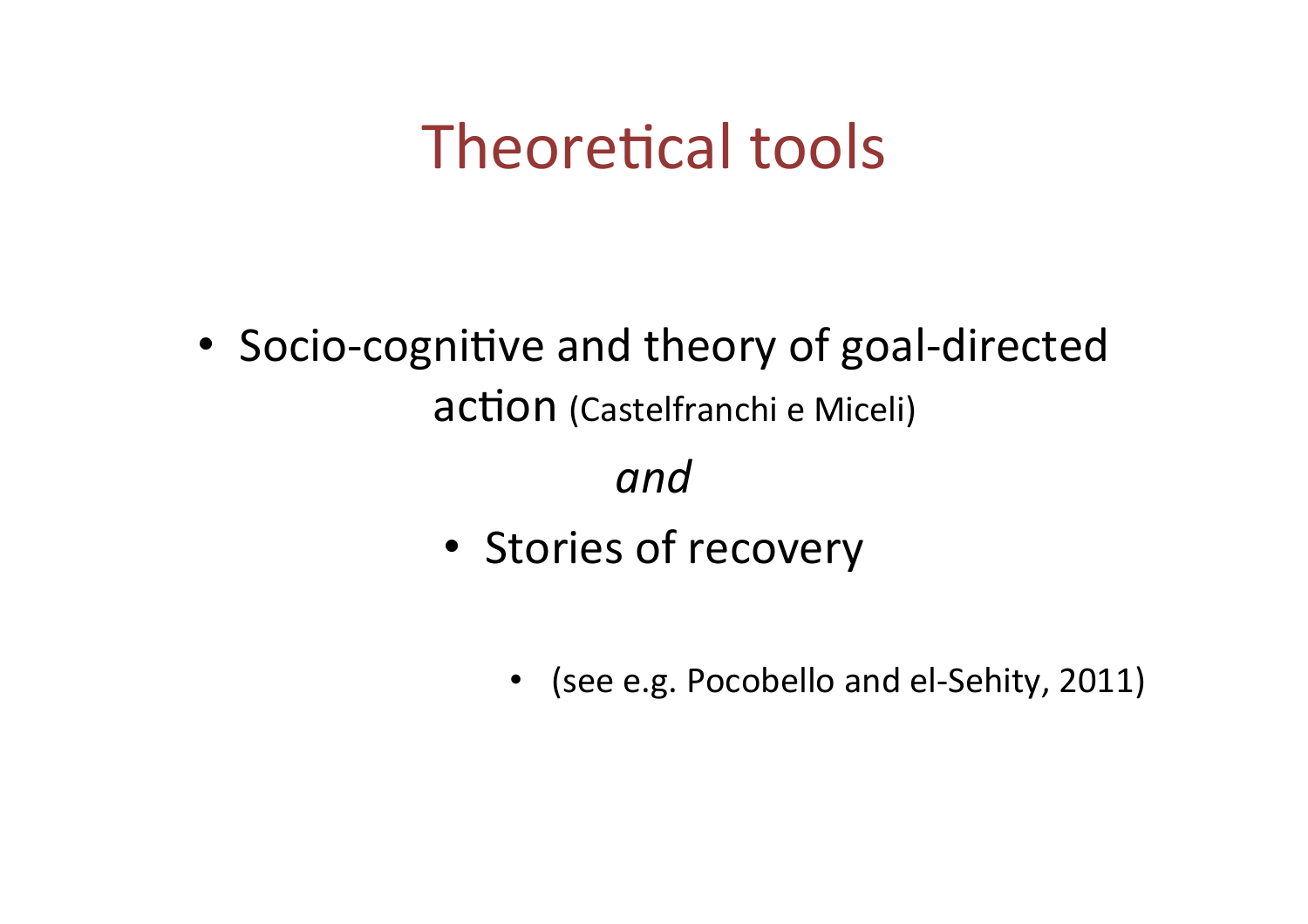## Proto-model (1)

#### **"It is not possible to recover"**

Diagnosis- negative expectations- Psychiatric treatment- hopelessness

 Vicious circle of loss of power (social power; … self-trust)

Acceptance of the role of patient (compliance to psychiatric treatment)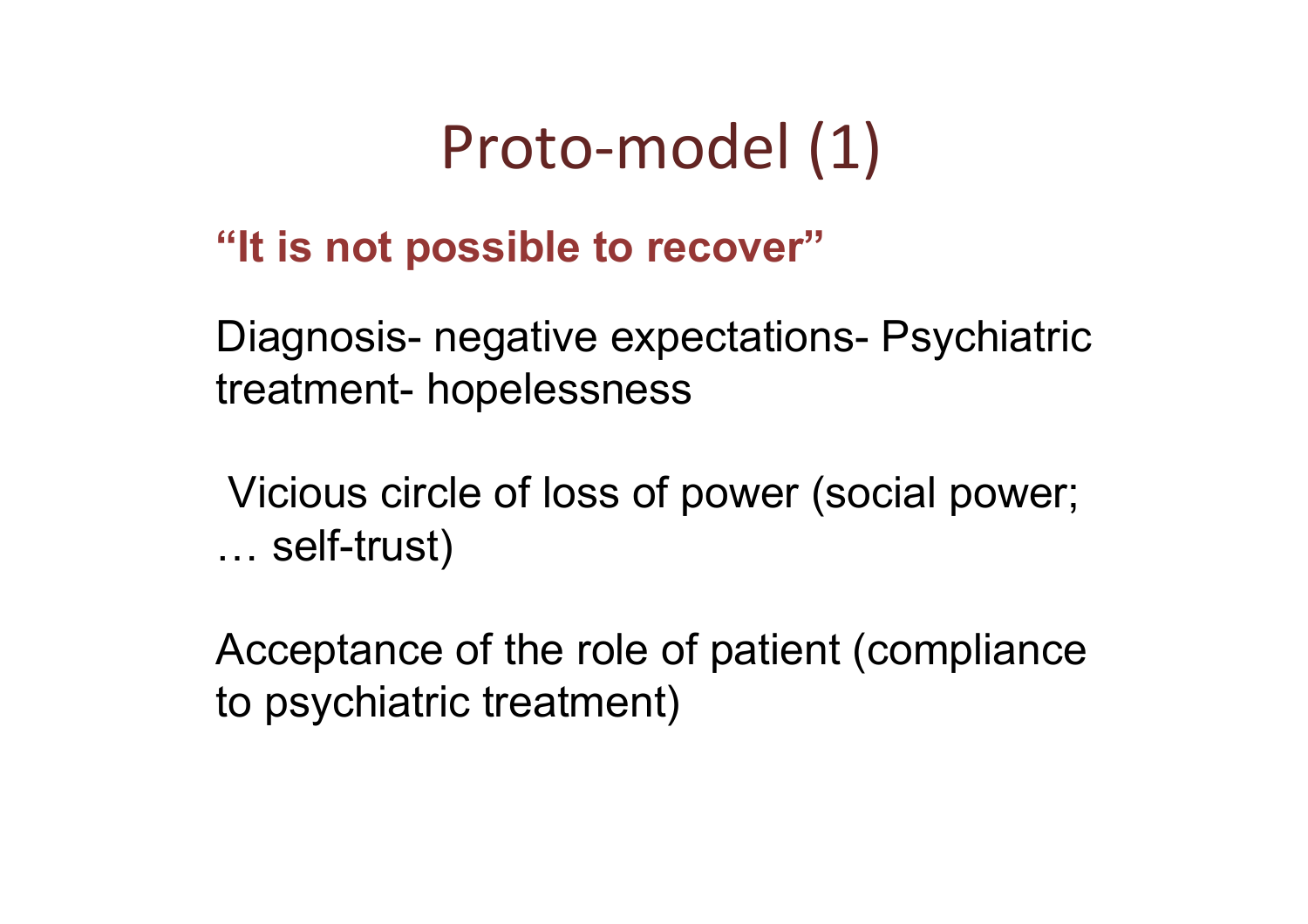## Proto-model (2)

#### **"Recovery exists"**

Surprise – Turning point-– belief revision process (peer as trusted source of information)

– regain the motivation to recovery

Hope-Admiration and Emulation-Planning and commitment trasform hope to trust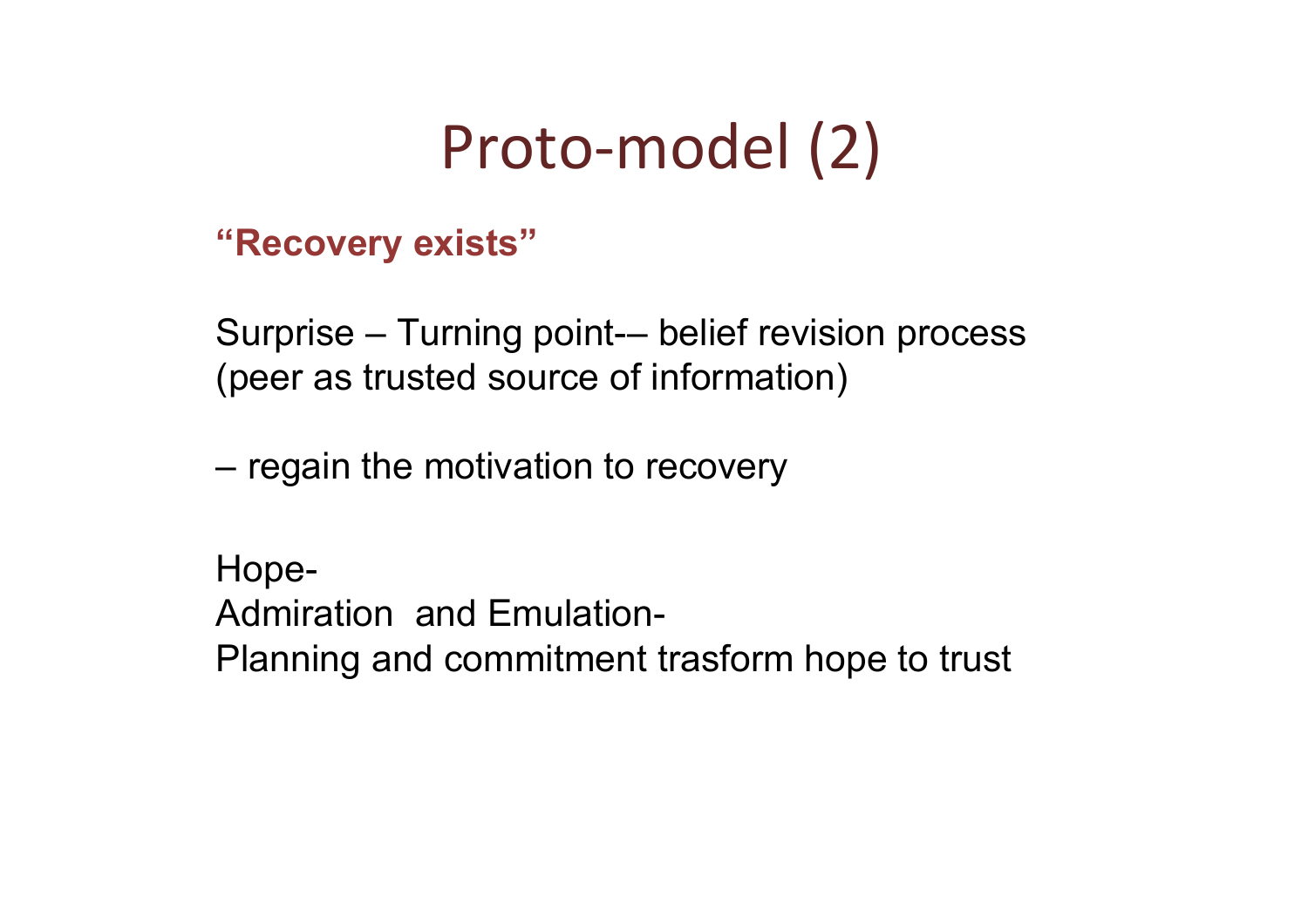# Proto-model (3)

#### **Recovery happens: ownership**

- Acceptance
- Responsibility
- Social claim of ownership struggle for personal powers
- Involvement in "identity movements" struggle for collective powers
- Mad-pride- internal and social rehabilitation of a harm self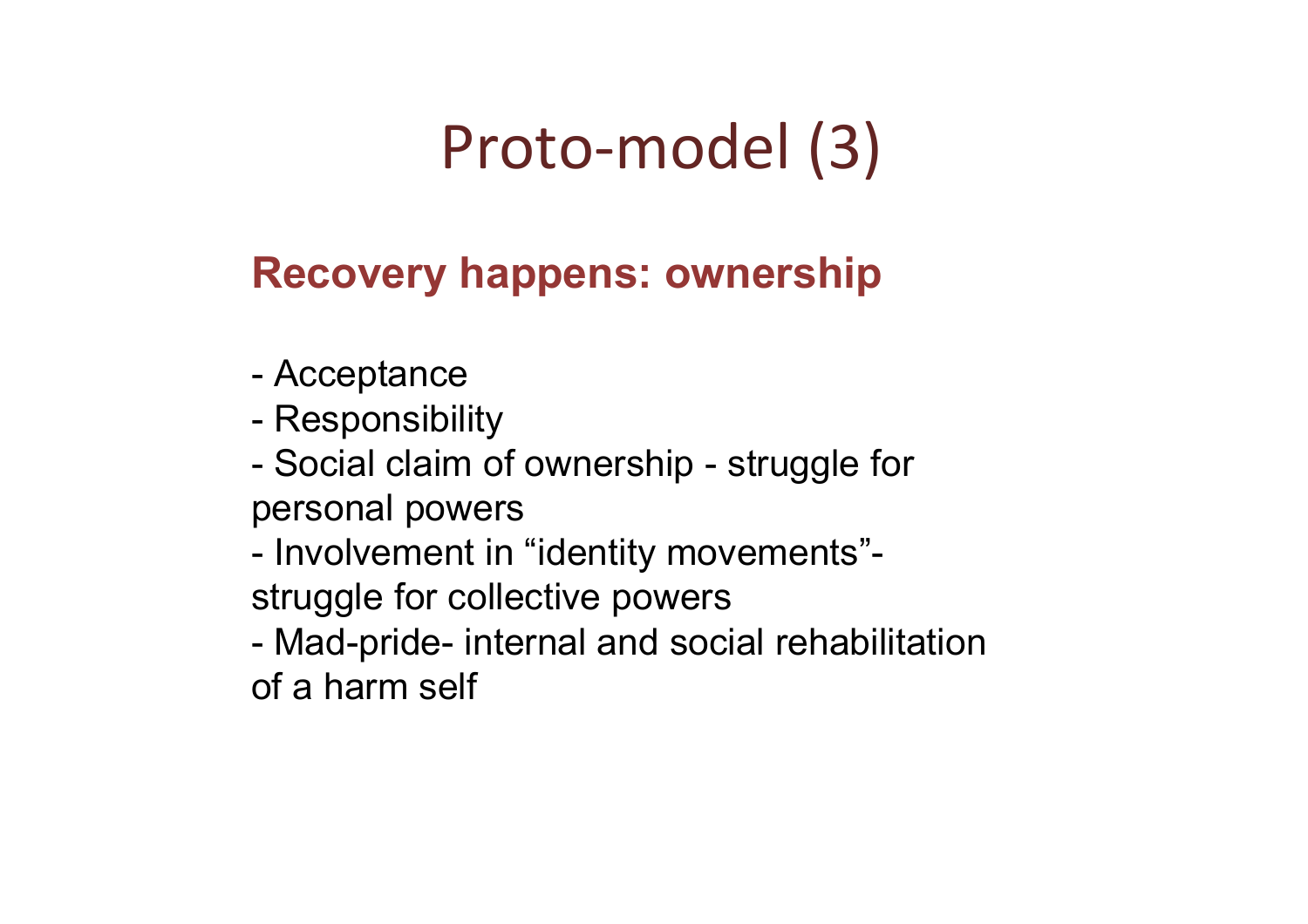## Participatory research

- To improve on existing knowledge which is lopsided by being generated only by professionals, thus excluding users who are the major stakeholder to health and social care and who have considerable lived experience to learn from;
- Enabling users: involvement, engagement, empowering;
- Enhancing the credibility of research among those who feel it is imposed on them by people who do not understand their perspective

(Ramon,#2006)

More – a methodological benefit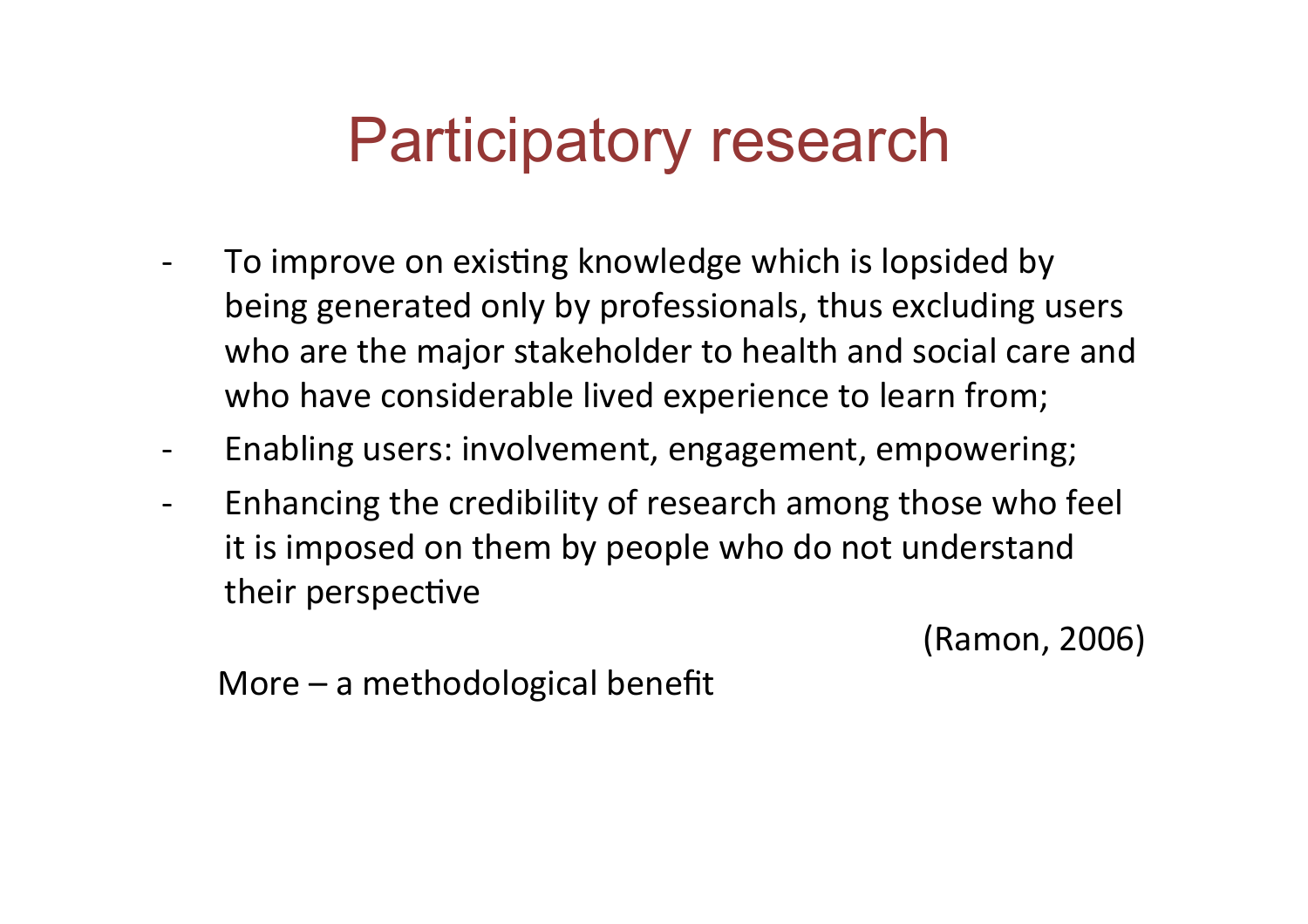## Call for participation

Synergy for a common challenge beetween research, expert for experiences and civil society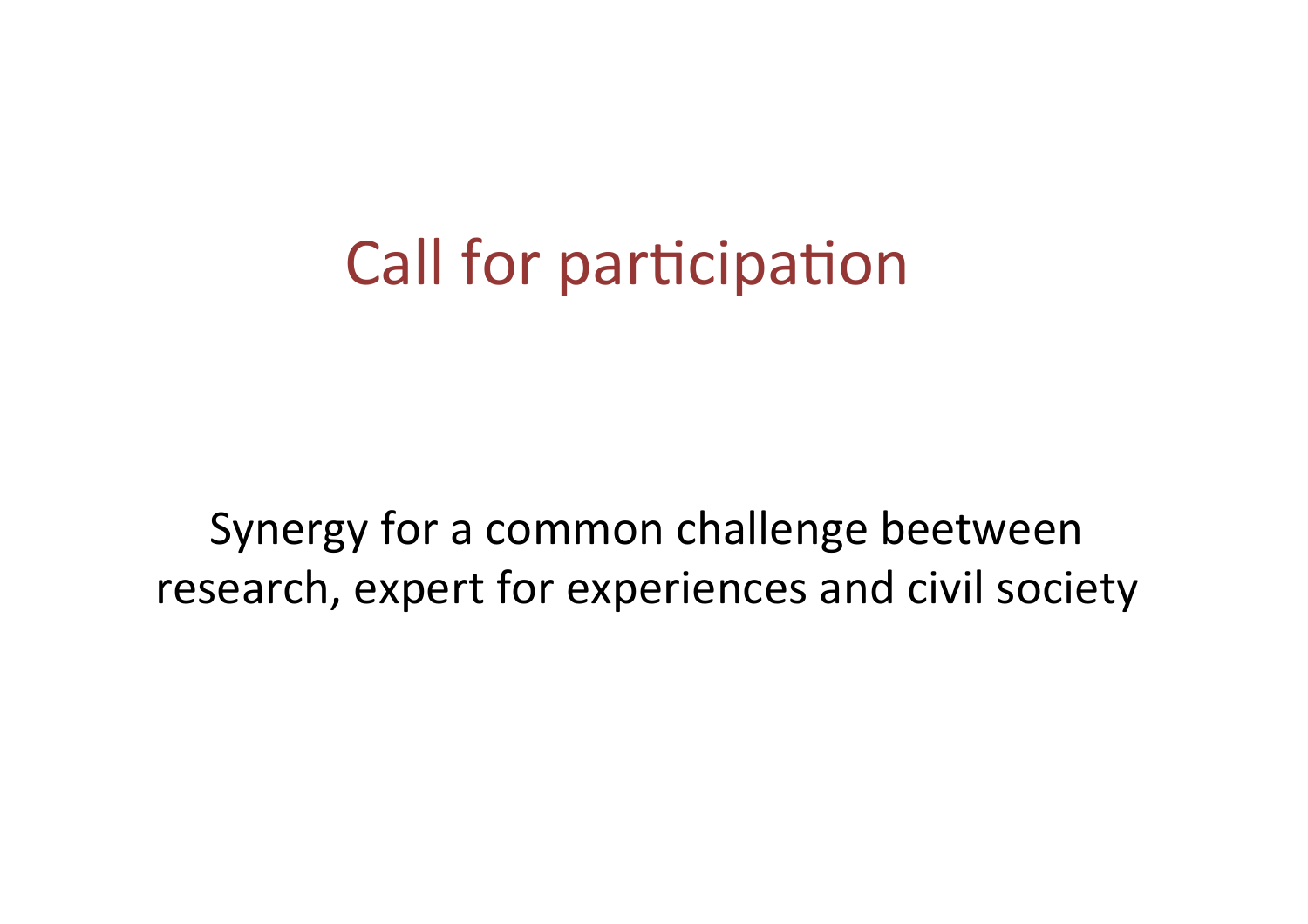# Participatory research (1)

#### Workgroup - 3 voice hearers and 3 researchers

- Research questions
- Methodological decisions
- Data collection
- Data analysis
- Ethical issues
- Disseminations and exploitation of the results

### Support Activities:

- Training
- Payment for work
- Email and telephon support